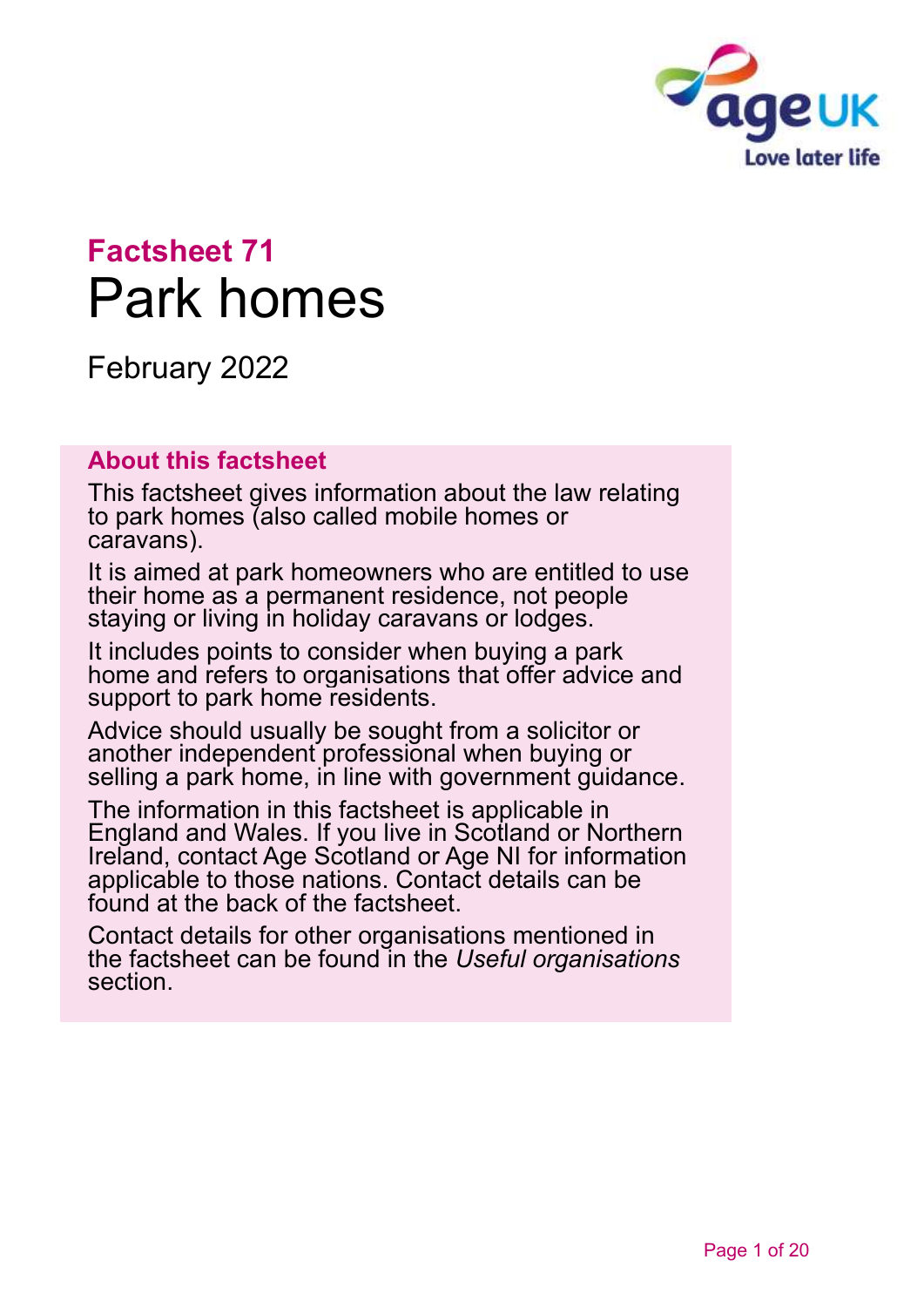# **Contents**

| <b>Recent developments</b>                       | 3              |
|--------------------------------------------------|----------------|
| <b>Introduction</b><br>$\mathbf 2$               | 3              |
| What to consider before you buy a park home<br>3 | 5              |
| <b>Written statement</b><br>4                    | 6              |
| Implied terms<br>5                               | $\overline{7}$ |
| 5.1 Security of tenure                           | 7              |
| 5.2 Re-siting of the park home                   | 8              |
| 5.3 Rights to sell your home                     | 9              |
| 5.4 Rights to gift your home                     | 9              |
| 5.5 Inheritance                                  | 10             |
| 5.6 Other implied terms                          | 10             |
| <b>Express terms</b><br>6                        | 12             |
| <b>Site licence</b><br>7                         | 13             |
| 8 Utilities                                      | 13             |
| 9 Repairs, adaptations and improvements          | 14             |
| 10 Help with Council Tax, pitch fees and bills   | 15             |
| <b>11 Resolving disputes</b>                     | 16             |
| Useful organisations                             | 16             |
| Age UK                                           | 19             |
| Support our work                                 | 19             |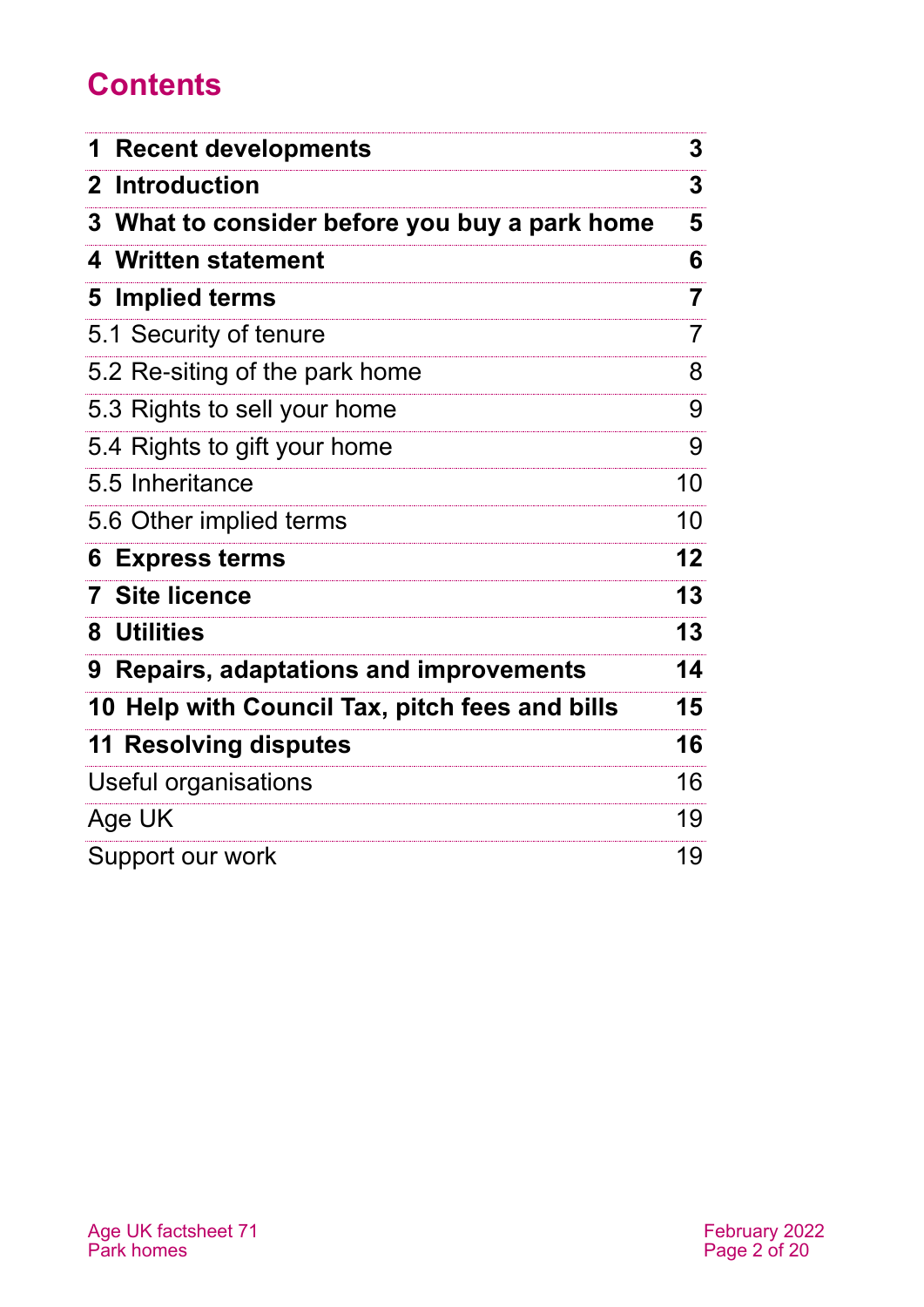# <span id="page-2-0"></span>**1 Recent developments**

In **England**, a '*fit and proper person*' test applies to the owner or manager of a '*protected*' park home site from 1 October 2021. These are residential or *'mixed-use*' (part-residential, part-holiday) sites.

When assessing whether an owner or manager is fit and proper, the local authority must consider certain factors, including their business history, and whether they:

- are competent to manage the site
- have broken any relevant laws
- ⚫ have provided a basic, up-to-date criminal record check.

The authority may take other relevant evidence into account or approve the application subject to certain conditions being met. It is an offence for a protected site to operate without the owner or manager passing the test or meeting any conditions applied, and, in the former case, the authority can apply to have the site licence revoked.

The authority must keep a register of site owners or managers deemed fit and proper, available for inspection at their offices or online.

In **Wales**, similar rules apply under the *Mobile Homes (Wales) Act 2013.* More information is on the Welsh Government website at [https://law.gov.wales/public](https://law.gov.wales/public-services/housing/mobile-homes-wales-act-2013)[services/housing/mobile-homes-wales-act-2013](https://law.gov.wales/public-services/housing/mobile-homes-wales-act-2013)

### <span id="page-2-1"></span>**2 Introduction**

Park homes are typically prefabricated single-storey houses that are manufactured off-site and installed on land owned privately or by a local authority. They are also called mobile homes or caravans.

To be classed as a park home, the house must be capable of being moved from one place to another, either on its own wheels or by being towed or transported by another vehicle. It must not be more than 20 metres in length, 6.8 metres in width, and 3.05 metres from floor to the ceiling internally.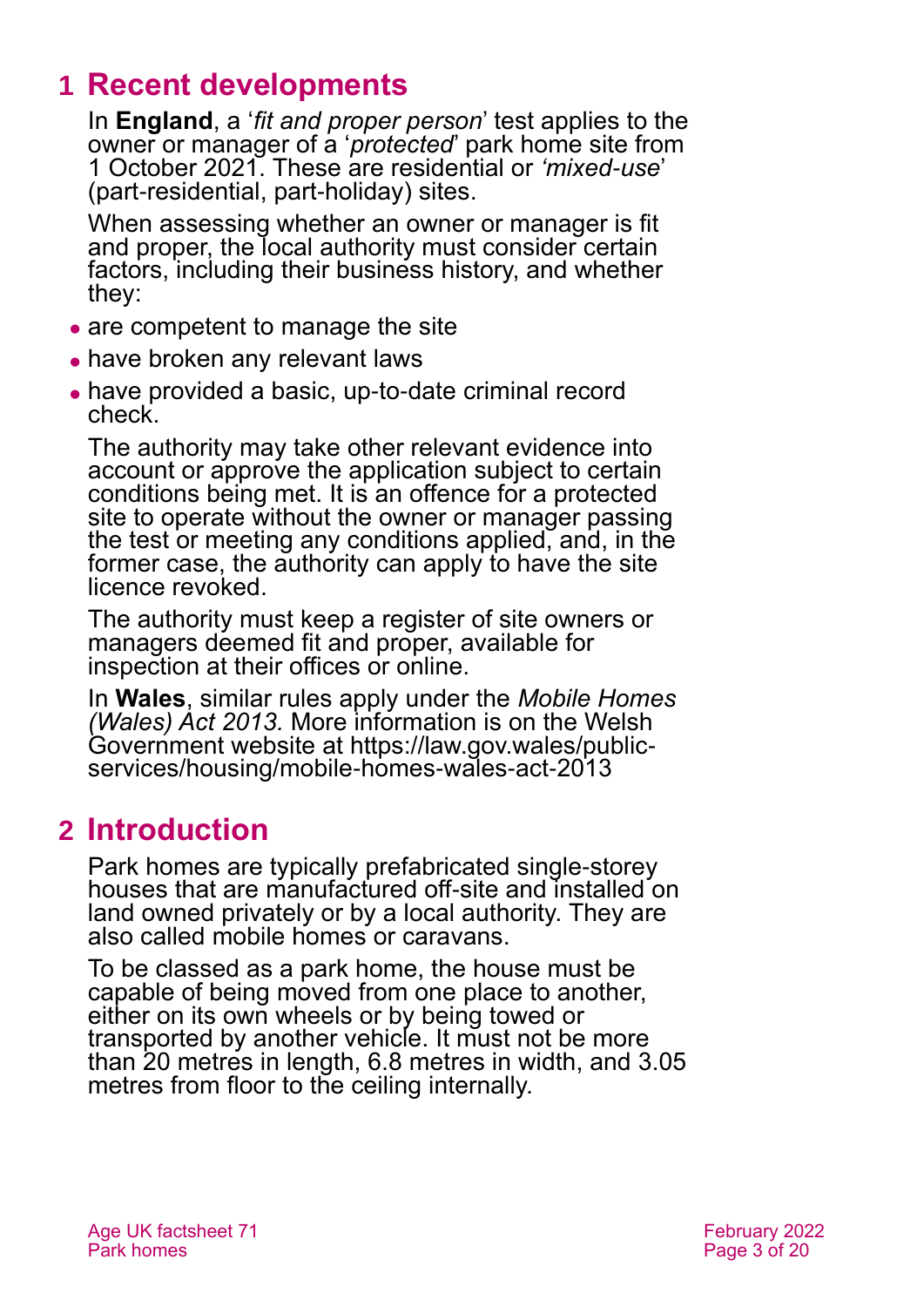It is possible to rent or own a park home. If you buy a park home, it is the home you purchase, not the '*pitch*' it stands on. You rent this from the owner of the park home site, paying a fee. This is usually payable monthly, but may be paid weekly or annually, depending on what your '*pitch agreement*' says.

This factsheet looks at the rights of park homeowners, not renters. It looks at the rights of owners whose pitch agreements are '*protected*' under the *[Mobile Homes](https://www.legislation.gov.uk/ukpga/1983/34/contents)  [Act 1983](https://www.legislation.gov.uk/ukpga/1983/34/contents)* or the equivalent Welsh legislation.

#### **Which pitch agreements are protected?**

Your agreement is protected if both the following conditions apply:

- ⚫ you are entitled to station your park home on land forming part of a '*protected site*' (see below for a definition)
- ⚫ you are entitled to occupy it as your only, or main, residence.

If you are thinking of buying a park home to use as your only or main residence, or moving your permanent home to a new park, it is **extremely important** your agreement with the site owner is protected.

#### **Which sites are protected?**

A site is protected if its planning permission or site licence allows both:

- ⚫ residential use of the site by some, or all, of the residents
- ⚫ caravans to be stationed on the site all-year round.

It is also **important** to find out if the site owner's right to the land or planning permission is time limited, as this can affect the rights you have under your agreement.

The [Leasehold Advisory Service \(LEASE\)](https://parkhomes.lease-advice.org/) provide free initial advice on the law relating to park homes. They have a helpline and a range of online guides. Alternatively, contact an advice agency like [Citizens](http://www.citizensadvice.org.uk/)  [Advice](http://www.citizensadvice.org.uk/) or your local [Age UK](#page-18-1) or [Age Cymru.](#page-18-3)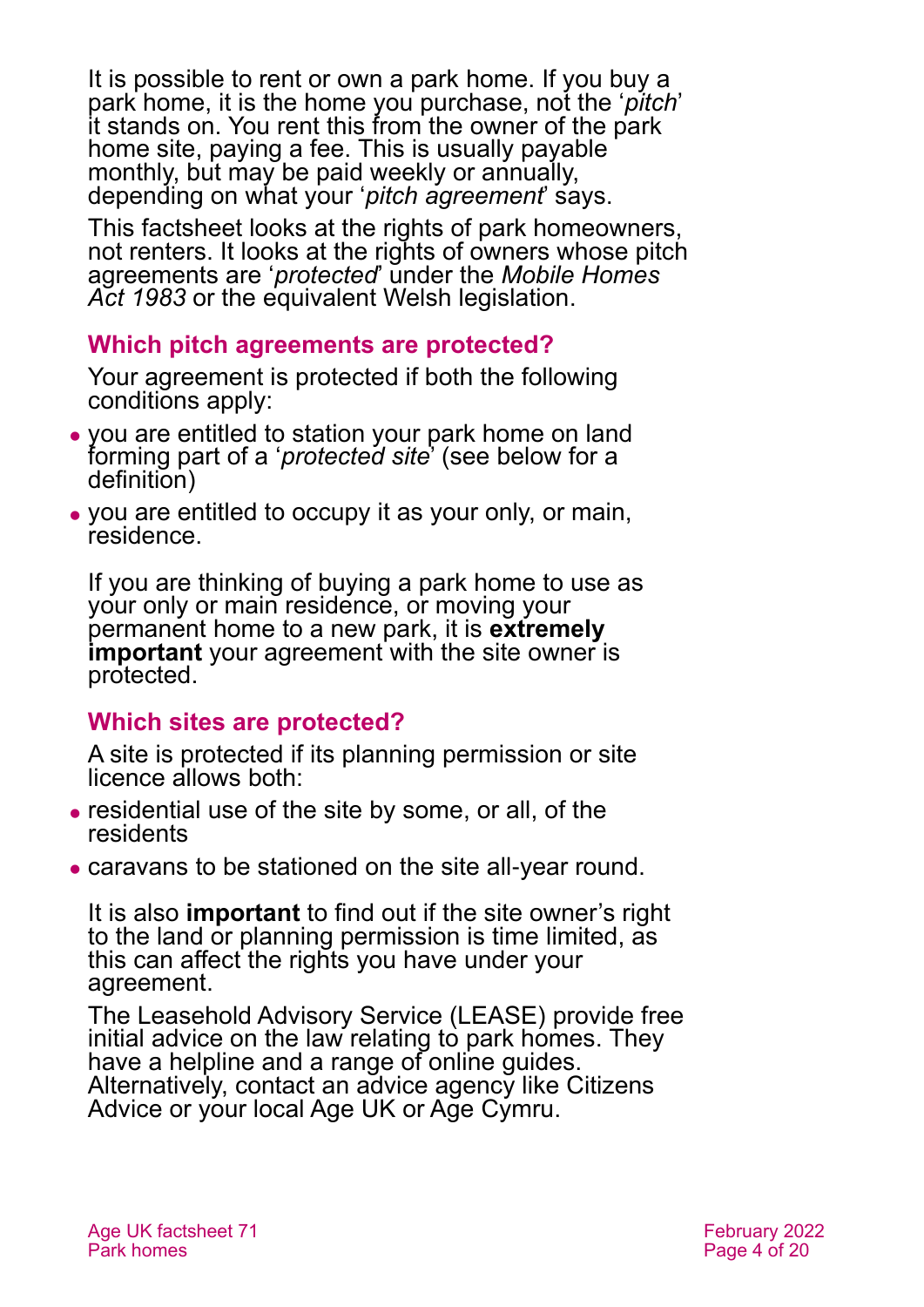#### **Important - living full time without permission**

You are not in a strong position if you are treating a holiday caravan or lodge as your main or only residence. This could be a caravan on an unprotected site, for example, a site licensed for holiday use only, or a caravan stationed on the non-residential part of a mixed-use site.

Seek specialist legal advice immediately if you are threatened with eviction. It is important to check the terms of your agreement and the site licence. The agreement is a contract which binds you and the site owner. Unless you are in breach of the terms, you should be able to stay on the park until the agreement terminates.

If you own a holiday caravan, you can get advice on your security of tenure from the [National Association of](https://www.nacoservices.com/)  [Caravan Owners.](https://www.nacoservices.com/) You must become a member first, paying their membership fee. If you were sold your home for year-round use but the agreement or site licence prevents this, seek specific park homes legal advice.

#### **Specialist legal advice**

Official government guidance strongly recommends you get help from an independent professional, such as a solicitor, when buying or selling a park home. They should be independent of the site owner. You can ask for initial help from LEASE or go to <https://solicitors.lawsociety.org.uk/>

### <span id="page-4-0"></span>**3 What to consider before you buy a park home**

The questions you need to consider when buying a park home include:

- ⚫ do I understand my rights and obligations as a park homeowner?
- is the site licence indefinite and for a residential park?
- am I happy with the terms of the agreement?
- ⚫ can I tour the park unaccompanied, meet and talk to the residents?
- what are the energy supply arrangements do I buy my energy from the site owner?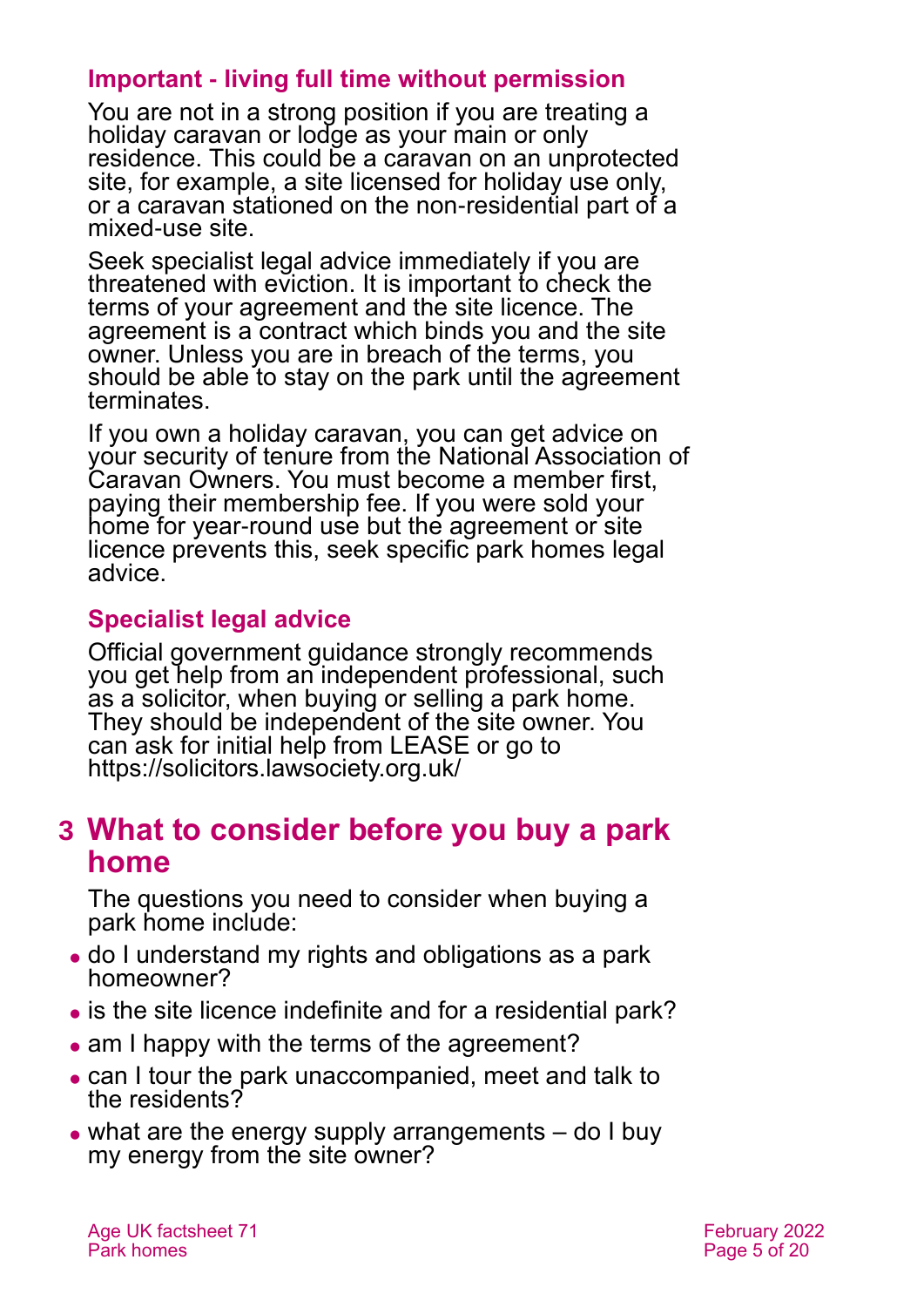- are the pitch fees and other charges clearly stated in the agreement?
- what are the site rules?
- ⚫ is there a residents' association on the site?

As with any other home purchase, seek advice from a solicitor or other independent professional. You may wish to have an independent survey carried out by a qualified surveyor or ask to see any warranty.

Note, homes intended for permanent living should be built to a specific residential British Standard (BS3632).

See the government factsheet *Buying a park home* for more information at

[www.gov.uk/government/publications/buying-a-park](http://www.gov.uk/government/publications/buying-a-park-home)[home](http://www.gov.uk/government/publications/buying-a-park-home)

### <span id="page-5-0"></span>**4 Written statement**

If you buy a new park home, the site owner must provide you with a written statement at least 28 days before any agreement of sale is made.

This must include:

- ⚫ your name and address and the name and address of the site owner
- the date the agreement commences
- a description and plan of the pitch
- ⚫ details of the site owner's right to the land (their legal '*interest*')
- the date when the site owner's legal interest or planning permission is due to end (if applicable) and an explanation of how this affects your right to stay
- ⚫ terms '*implied*' into the agreement by law which cannot be overridden
- any additional terms agreed with the site owner ('*express*' terms)
- the pitch fee, the services paid for and the period for which it is payable
- the procedure for review of the pitch fee
- ⚫ any additional charges, e.g. for utilities or other services (although the government plans to prevent separate service charges being levied).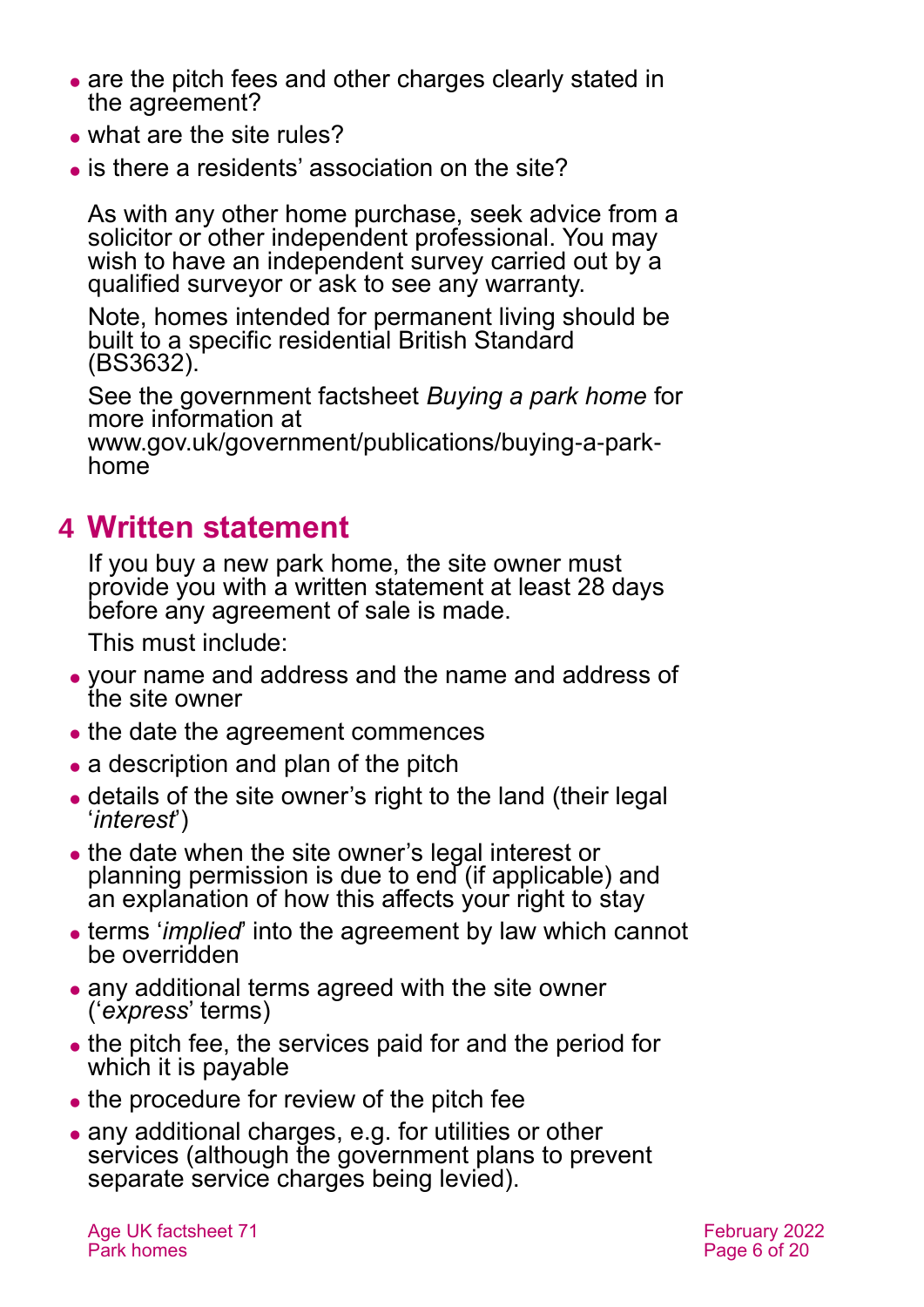If the site owner fails to produce a written statement, you can apply to the [First-tier Tribunal \(Property](#page-16-1)  [Chamber\)](#page-16-1) in **England** or the [Residential Property](#page-17-0)  [Tribunal](#page-17-0) in **Wales** for an order requiring a statement to be produced. In this factsheet, we call these bodies '*the Tribunal*'.

If you buy a pre-owned home from someone living on a park, their written statement is assigned to you at the time of sale. The express terms have already been agreed by them and you have no right to demand they are varied.

# <span id="page-6-0"></span>**5 Implied terms**

Implied terms are rights inserted into all agreements by law, which cannot be excluded or waived by the site owner. They are the minimum rights park homeowners have and apply even if not included in a written statement, or where a written statement has not been provided.

#### **5.1 Security of tenure**

Security of tenure is how easy or difficult it is to terminate your pitch agreement, meaning you must sell your home or move it elsewhere.

You have the right to keep your home on the site you occupy indefinitely, or for as long as the site owner's planning permission or right to the land lasts. If there is a time limit, the site owner must put this in the written statement.

You can bring your agreement to an end at any point by giving four weeks' notice. The site owner can only bring the agreement to an end by applying to the County Court on any of the following grounds:

- the park home is not your only or main residence.
- ⚫ the home has a detrimental effect on the amenity of the site, due to its condition. If so, the Court can adjourn proceedings to allow repairs to be done.
- ⚫ you have broken the terms of the agreement, for example, you are in arrears with your pitch fee and the Court thinks it is reasonable to end the agreement. The site owner must tell you that you have broken the agreement and give you enough time to put things right.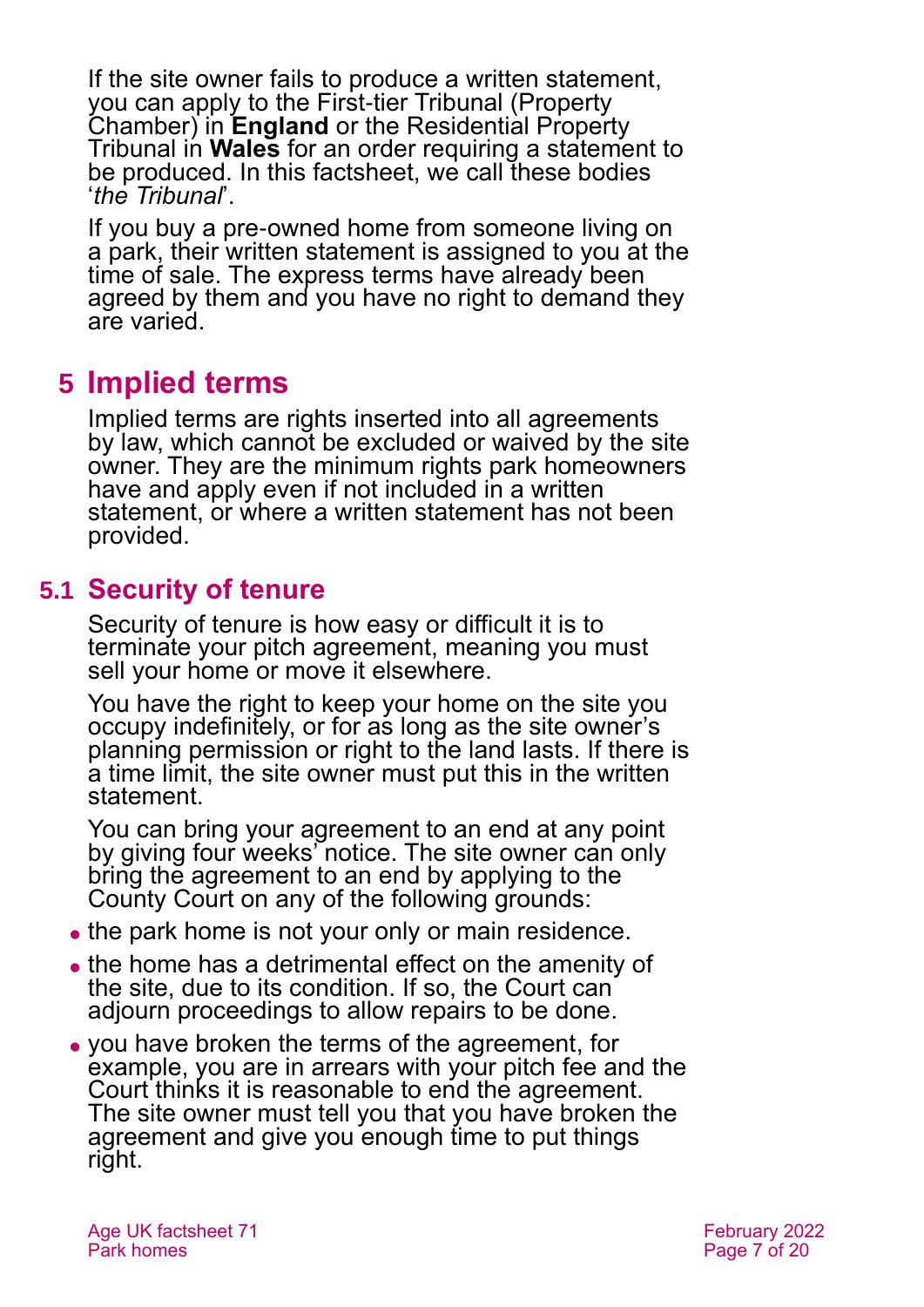Any dispute about the terms of the agreement or the condition of the home normally needs to be resolved by the Tribunal before the Court can decide whether it is reasonable to end the agreement.

The site owner can ask the Court to end the agreement and make an order authorising them to regain possession of the pitch at the same time.

If your agreement ends, you have the right to recover any upfront payments made under it, so long as these relate to the period after it ends.

If you live on a protected site and are entitled to occupy your caravan as a sole or main residence, it is a criminal offence for your site owner to evict you without a court order.

It is an offence for a site owner to carry out acts likely to interfere with your peace or comfort, or to withdraw or withhold services from you. This includes cutting off services such as electricity or gas, being aggressive, or threatening to tow your home off the site.

Seek independent specialist legal advice or contact the local authority or police if this happens. Local authorities can prosecute site owners for offences of illegal eviction or harassment.

### **5.2 Re-siting of the park home**

The site owner may be able to move your home to another part of the site to carry out essential or emergency works. This means repairs to the base on which your home is stationed, works or repairs needed to comply with any relevant legal requirements, and works or repairs following a natural disaster such as a flood or landslide.

If the site owner wants to move your home for other reasons, they must apply to the Tribunal, who must be satisfied the move is reasonable. In all cases, the new pitch must be similar to the original one and the site owner must cover all expenses incurred in connection with the move such as the cost of transporting the home and reconnection charges

If you are moved so the owner can replace or carry out repairs to the base, you have the right to insist on your home being returned to the original pitch on completion of the work.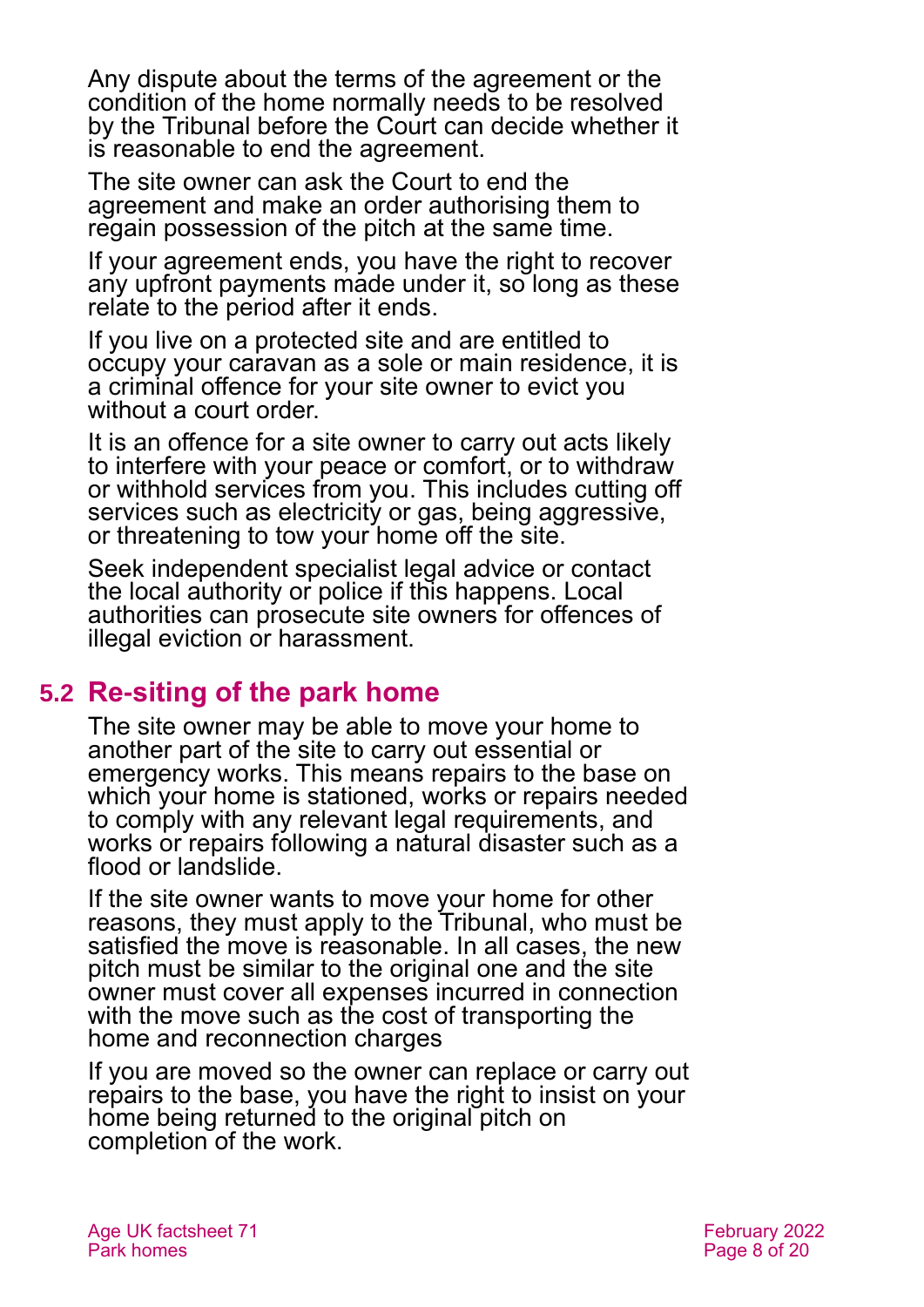### **5.3 Rights to sell your home**

You have the right to sell your home on the park site, along with your pitch agreement. The process depends on when your pitch agreement was made or last '*assigned*'. An agreement is assigned when it is passed on to another person.

#### **Relevant date**

If your pitch agreement was made before 26 May 2013 in **England** or 1 October 2014 in **Wales** (the '*relevant date*') and has not been assigned since, you must send a '*Notice of proposed sale*' to the site owner.

The owner has 21 days to apply to the Tribunal for a refusal order. This can only be made on limited grounds, including if the proposed new occupier or member of their household would breach site rules because of their age or the fact they keep certain pets.

If your pitch agreement was made on or after the relevant date or has been assigned since, you do not need to send the site owner a '*Notice of proposed sale*'. You do not need to involve the site owner until after the park home is sold. This is the case even if they say otherwise.

In all cases, you must give a prospective buyer a '*Buyer's information form*' along with required documents. The buyer must send a '*Notice of assignment*' form to the site owner within seven days of the sale being completed. The site owner is entitled to a commission from the sale of up to 10 per cent.

Seek specialist legal advice, as failing to meet your duties can result in legal action being taken against you by the buyer. For more information, see the government factsheet *Selling or gifting a park home* at [www.gov.uk/government/publications/selling-or-gifting](http://www.gov.uk/government/publications/selling-or-gifting-a-park-home)[a-park-home](http://www.gov.uk/government/publications/selling-or-gifting-a-park-home)

### **5.4 Rights to gift your home**

During your lifetime, you have the right to give ('*gift*') your home and pitch agreement to a member of your family. The process you follow depends on when your agreement was made or last assigned.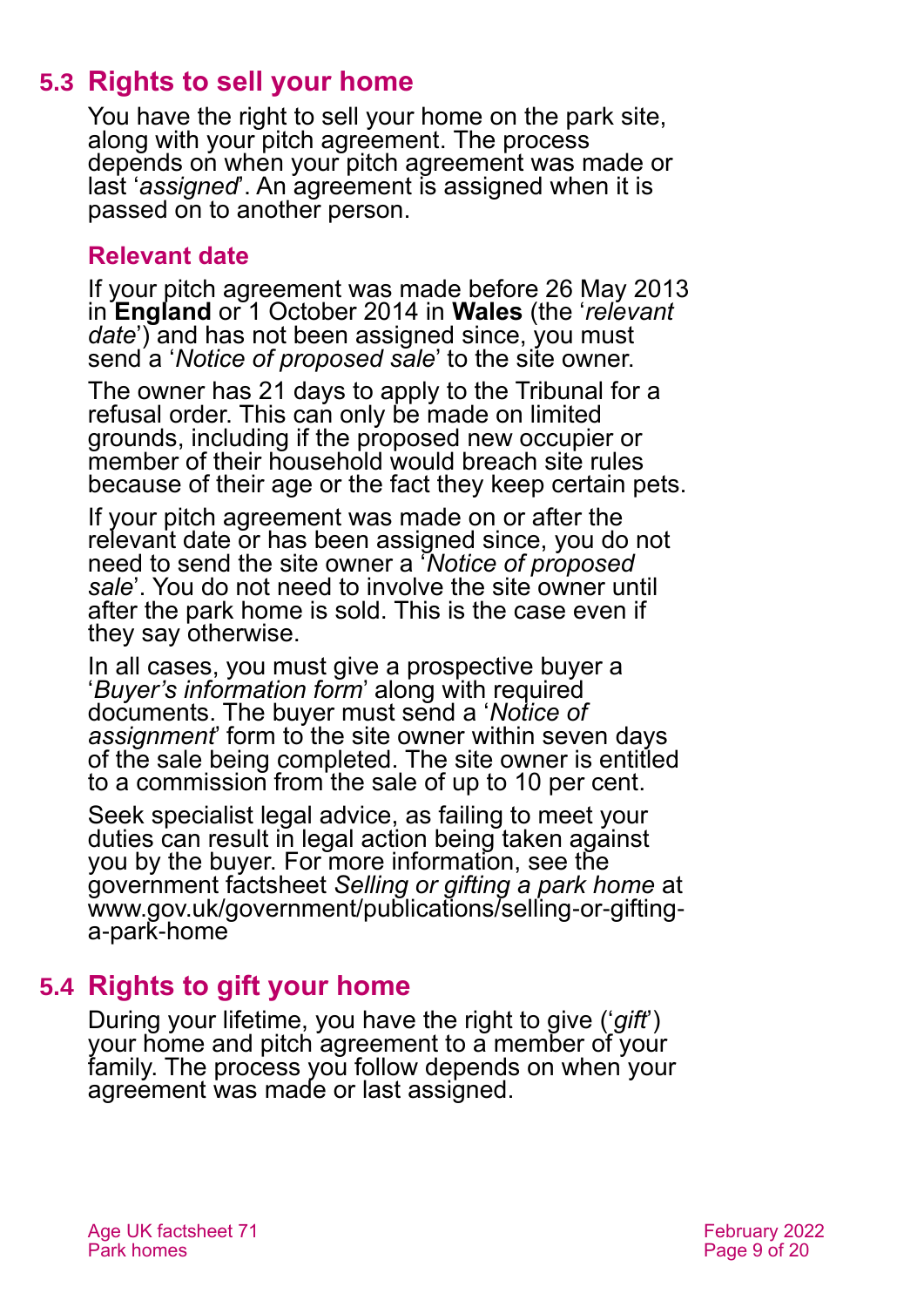If your pitch agreement was made before the relevant date (as above) and has not been assigned since, you must send a '*Notice of proposed gift*' form to the site owner. The site owner has 21 days to apply to the Tribunal for a refusal order, which can only be made on certain limited grounds.

You do not have to send a formal notice if your agreement was made on or after the relevant date or has been assigned since then. You must provide the site owner with evidence of your relationship to the person to whom you intend to gift your home.

In both cases, your family member must send a '*Notice of assignment*' form to the site owner within seven days of the transfer of ownership. You do not have to pay a site owner commission on your gift.

#### **Note**

Family member means a partner, civil partner, spouse, parent, grandparent, child, grandchild, brother, sister, uncle, aunt, nephew, niece or a relative by marriage or half-blood.

#### **5.5 Inheritance**

If you die whilst occupying the park home as your only or main residence, a member of your family living with you at the time inherits the agreement with the site owner and all your legal rights. A husband, wife or civil partner has preference over another family member.

If no member of your family lives with you at the time, whoever inherits the home has the right to sell it. They have no automatic legal right to live in the home but can do so with the site owner's permission.

Seek specialist advice if you want to know more about who can inherit your park home, or if the site owner is disputing your rights.

#### **5.6 Other implied terms**

These include:

⚫ **your right to '***quiet enjoyment***' of the park home** – this means you must not be harassed or intimidated, and the supply of utilities must not be interrupted.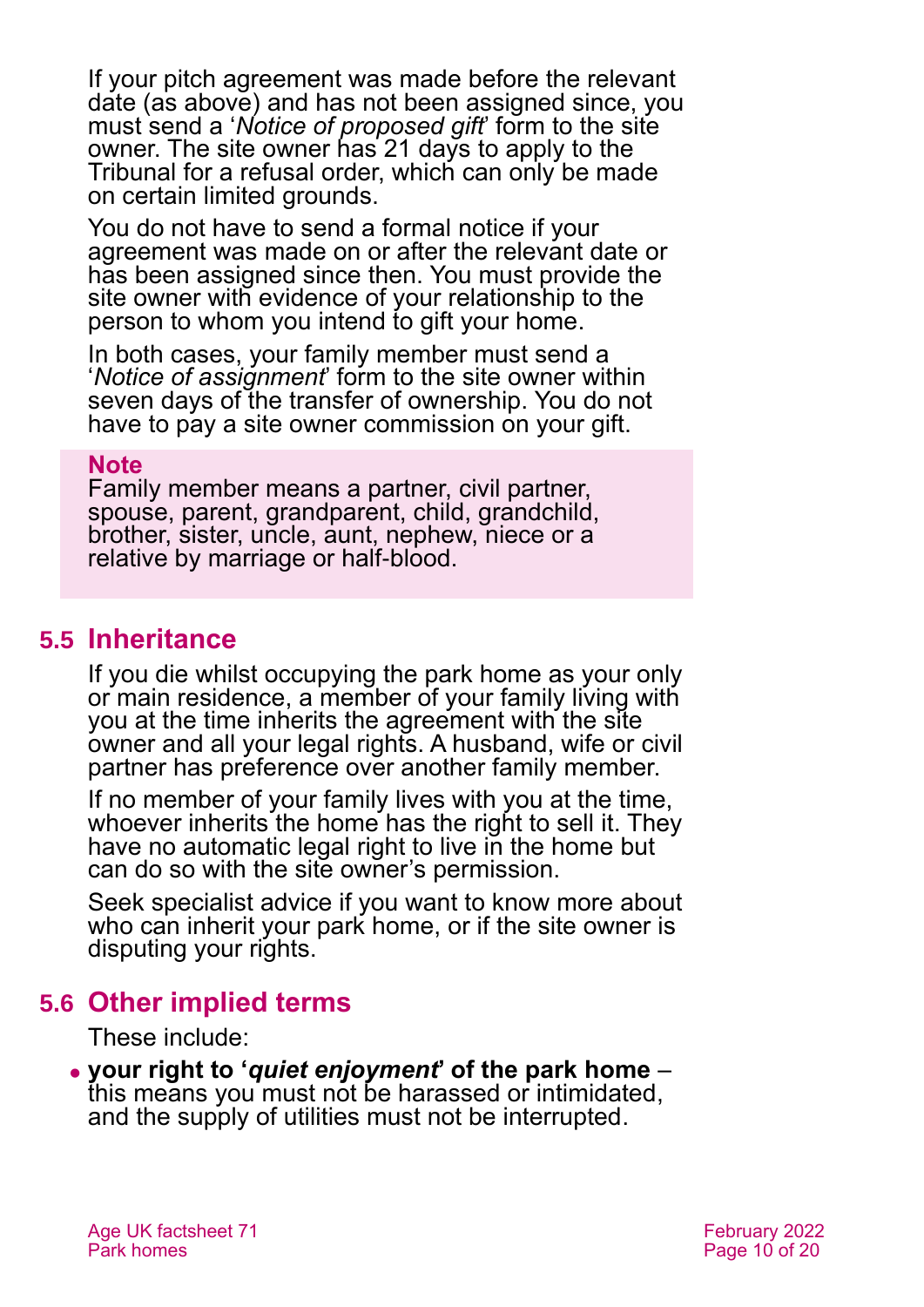- ⚫ **the site owner's right of entry to the pitch (but not the park home itself)** – unless certain circumstances apply, the site owner must give you 14 days' written notice before entering your pitch.
- ⚫ **the procedure for reviewing the pitch fee** the pitch fee can only be reviewed annually and changed with your agreement or if the Tribunal makes an order. There is a presumption that it will only increase or decrease in line with the Retail Price Index (in **England**) or Consumer Price Index (in **Wales**). Changes on other grounds, for example, site improvements, must meet specified criteria set out in the implied terms.
- ⚫ **the site owner's obligations** the site owner is responsible for maintaining the park home's base, communal areas, and supply of any services provided, for example gas, electricity, water and sewerage. They must consult you if they want to make improvements to the site. They must provide evidence to explain charges payable under the agreement on request and for free.
- ⚫ **your obligations** you must pay your pitch fee and other charges, keep your park home in a sound state of repair, maintain the outside of the park home and the pitch in a clean and tidy condition and, if requested, provide the site owner with documentary evidence of any costs or expenses in respect of which you are seeking reimbursement.
- ⚫ **a '***qualifying***' residents' association** a residents' association that meets certain conditions ('*qualifies*') must be formally recognised by the site owner and consulted if the owner wishes to make changes to the operation and management of the site.

In **England,** see the Department for Levelling Up, Housing and Communities factsheet *[Consolidated](https://www.gov.uk/government/publications/consolidated-implied-terms-in-park-home-pitch-agreements)  [implied terms in park home pitch agreements](https://www.gov.uk/government/publications/consolidated-implied-terms-in-park-home-pitch-agreements)* at [www.gov.uk/government/publications/consolidated](http://www.gov.uk/government/publications/consolidated-implied-terms-in-park-home-pitch-agreements)[implied-terms-in-park-home-pitch-agreements](http://www.gov.uk/government/publications/consolidated-implied-terms-in-park-home-pitch-agreements)

In **Wales**, contact [LEASE](https://parkhomes.lease-advice.org/) for initial advice, [Citizens](http://www.citizensadvice.org.uk/)  [Advice,](http://www.citizensadvice.org.uk/) or [Age Cymru Advice.](#page-18-3)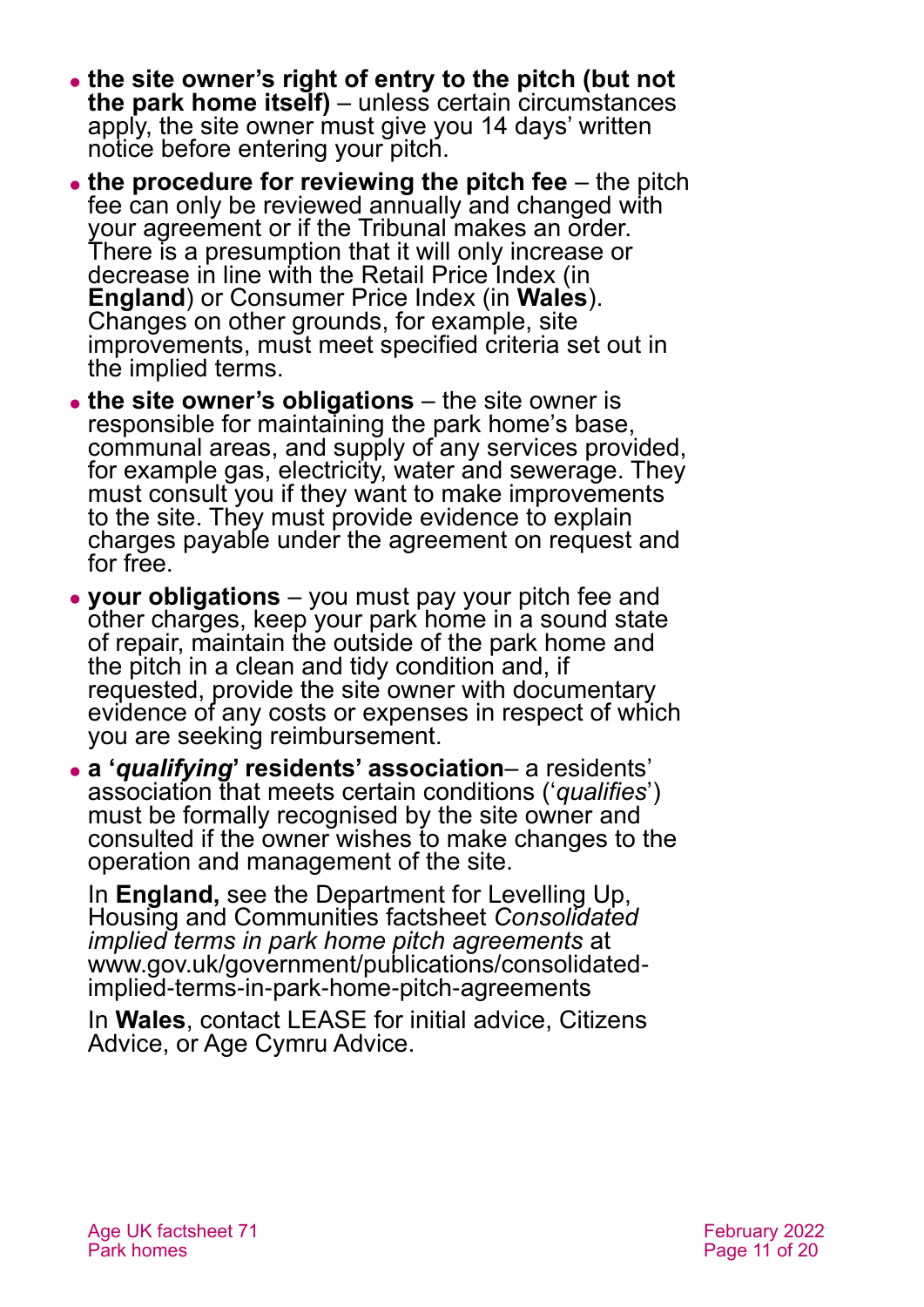# <span id="page-11-0"></span>**6 Express terms**

The express terms of the agreement are not '*implied*' by the law. Instead, they are drawn up by the site owner.

Express terms usually cover areas such as the services provided by the site owner and their obligation to maintain the park and its facilities, your use of your home and pitch, and your obligation to keep your home in repair. They cannot conflict with the implied terms by undermining the site owner's implied obligations or your implied rights.

Express terms can be altered by agreement with the site owner or by order of the Tribunal. Within six months of entering into an agreement, you can apply to the Tribunal for a term to be inserted, deleted or varied. This does not apply if an existing agreement was transferred to you when the home was gifted or sold ('*assignmen*t').

After six months, neither you nor the site owner has the right to change the express terms unless you both agree to do so.

#### **Site rules**

Not all park home sites have site rules, but if they do, the rules are part of the express terms of pitch agreements. They may restrict occupation of the park to certain age groups or stop you keeping certain pets.

Site rules are only effective if they are made following a very specific procedure. They can be varied or deleted if the site owner follows the same specific procedure.

Once agreed, they must be deposited with the local authority within a specified time period. Contact the local authority if you are unsure about your site rules and want to look at any rules the owner has deposited.

Certain site rules cannot be enforced as they are deemed to be unfair.

These include rules that:

⚫ prevent you from selling or gifting your home to anyone but the site owner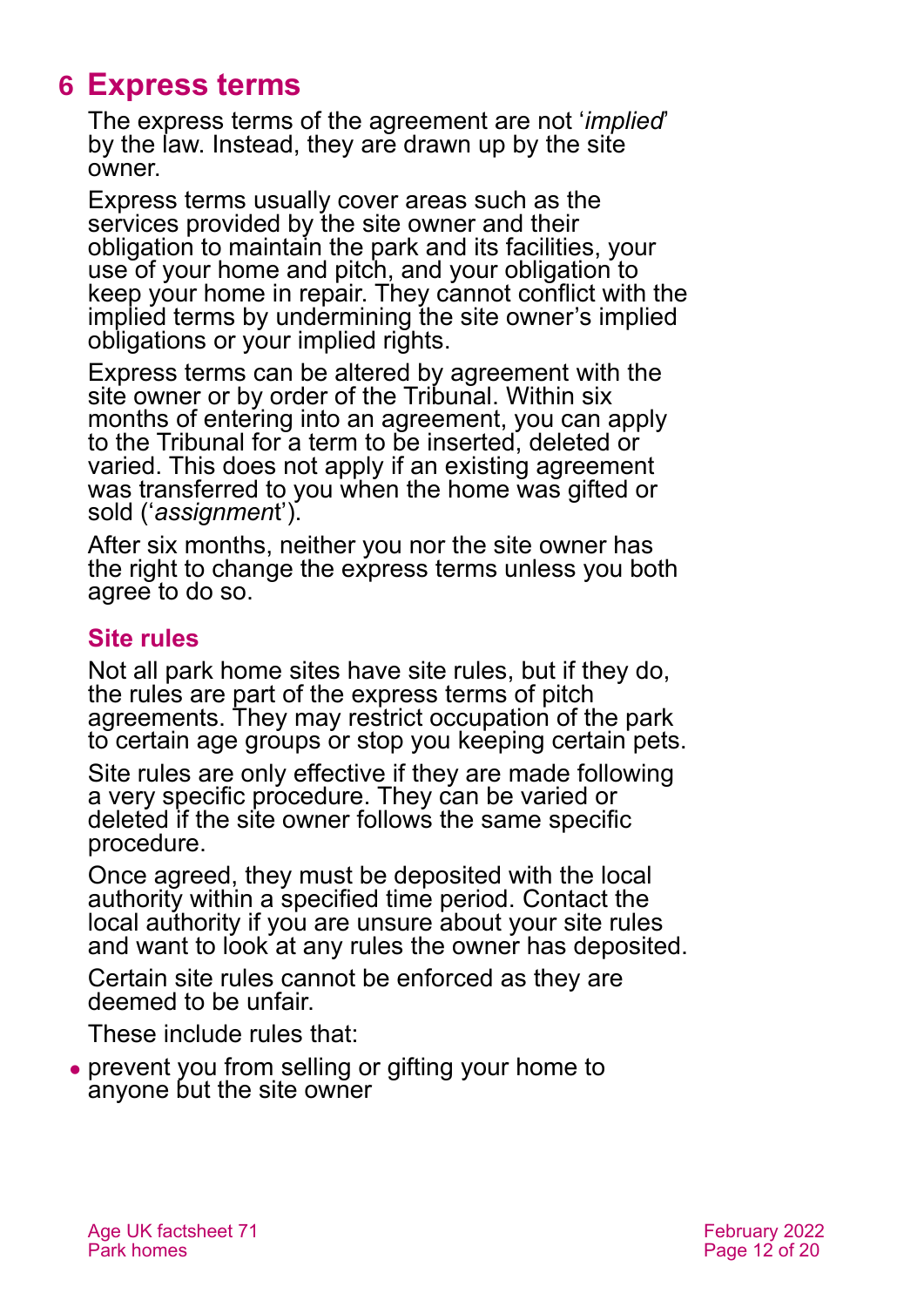- ⚫ require you to provide the site owner with the home address and contact details of a proposed new occupier and other personal and financial information about them
- ⚫ prohibit you from making improvements to your home or pitch
- ⚫ require you to pay certain unauthorised deposits or charges
- ⚫ require you to use tradespeople appointed by the site owner or only purchase goods and services supplied by them.

A full list of unenforceable terms in **England** is in the *[Mobile Homes \(Site Rules\) \(England\) Regulations](https://www.legislation.gov.uk/uksi/2014/5/contents/made)  [2014](https://www.legislation.gov.uk/uksi/2014/5/contents/made)*.

In **Wales**, see the *[Mobile Homes \(Site Rules\) \(Wales\)](http://senedd.assembly.wales/mgIssueHistoryHome.aspx?IId=10592)  [Regulations 2014](http://senedd.assembly.wales/mgIssueHistoryHome.aspx?IId=10592)*.

# <span id="page-12-0"></span>**7 Site licence**

Private sites must be licensed by the local authority. Sites owned by the local authority do not have to be licensed but should operate to similar standards.

A licence is only issued if the park has planning permission. A copy of the licence must be displayed on the park notice board where it can easily be seen. The licence should state whether:

- the park is for residential or holiday use, and
- ⚫ it has indefinite planning permission, or a date of expiry if it is leased.

#### **It is extremely important to establish these two points if you are considering moving to a particular site.**

The licence may have other conditions attached, for example around the number of homes that can be stationed on the site, fire safety, health and safety, and landscaping. Any complaints about these issues that cannot be resolved with the site owner should be directed to the local authority.

# <span id="page-12-1"></span>**8 Utilities**

Some park homeowners pay their bills directly to their energy supplier, or as part of their pitch fee.

Age UK factsheet 71 **February 2022** Park homes **Park homes** Page 13 of 20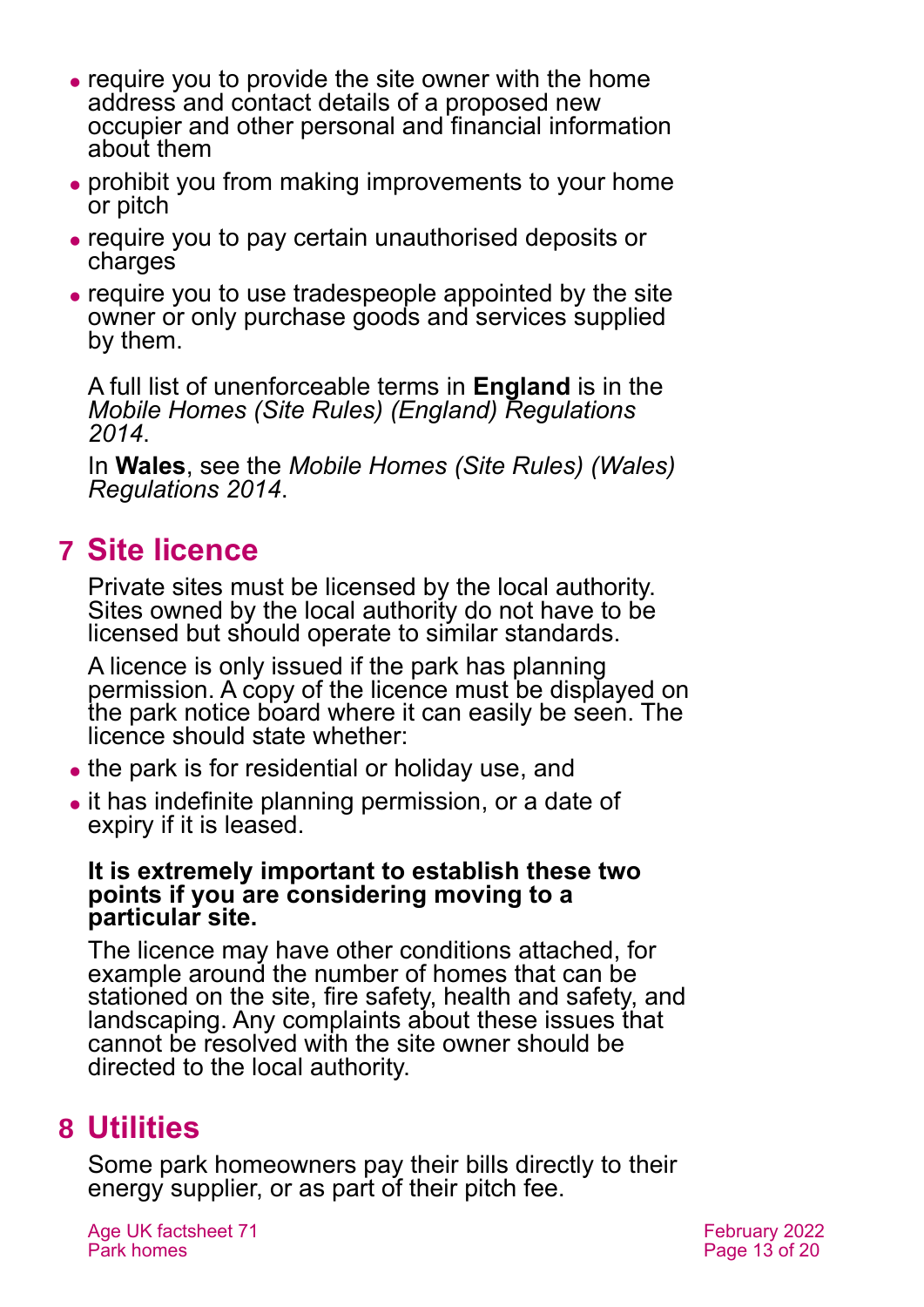However, it is common for the account to be in the site owner's name, with the energy re-sold to residents on a pro-rata basis.

If so, there is a maximum amount the site owner can charge (the '*Maximum Resale Price*'). This applies to water and sewerage services too. There is no Maximum Resale Price for liquefied petroleum gas (LPG or LP gas) in cylinders or bulk tanks.

For gas and electricity, the Maximum Resale Price is the amount the site owner paid per unit of energy, including standing charges. Your share of the total bill will be calculated according to your individual consumption or, if you do not have a meter, other factors such as your floor space or household size. For more information, contact Citizens Advice consumer service.

Anyone reselling water or sewerage services should charge no more than the amount they are charged by the water company plus a reasonable administration fee.

Maintenance costs for water or sewerage pipe work are not included in the resale price. These costs are usually recovered through the pitch fee or by separate agreement. For more information, contact the Office of Water Services, OFWAT.

# <span id="page-13-0"></span>**9 Repairs, adaptations and improvements**

If you need to make repairs or other home improvements such as disability-related adaptations, you may be able to get help from the local authority, a charity or Home Improvement Agency.

Seek advice before carrying out any major works to ensure this does not take your property outside the definition of a mobile home. For example, adding exterior cladding for extra insulation increases the width of your home and may take it outside the legal definition. Adding a conservatory or porch may have the same effect. For more information, [see factsheet](https://www.ageuk.org.uk/globalassets/age-uk/documents/factsheets/fs67_home_improvements_and_repairs_fcs.pdf)  67, *[Home improvements and repairs](https://www.ageuk.org.uk/globalassets/age-uk/documents/factsheets/fs67_home_improvements_and_repairs_fcs.pdf)*.

For information on making your home more energy efficient and help with heating costs, see [factsheet 1,](https://www.ageuk.org.uk/globalassets/age-uk/documents/factsheets/fs1_help_with_heating_costs_fcs.pdf)  *[Help with heating costs](https://www.ageuk.org.uk/globalassets/age-uk/documents/factsheets/fs1_help_with_heating_costs_fcs.pdf)* or, in Wales, Age Cymru factsheet 1w, *[Help with heating costs in Wales](https://www.ageuk.org.uk/globalassets/age-cymru/documents/information-guides-and-factsheets/fs1w.pdf)*.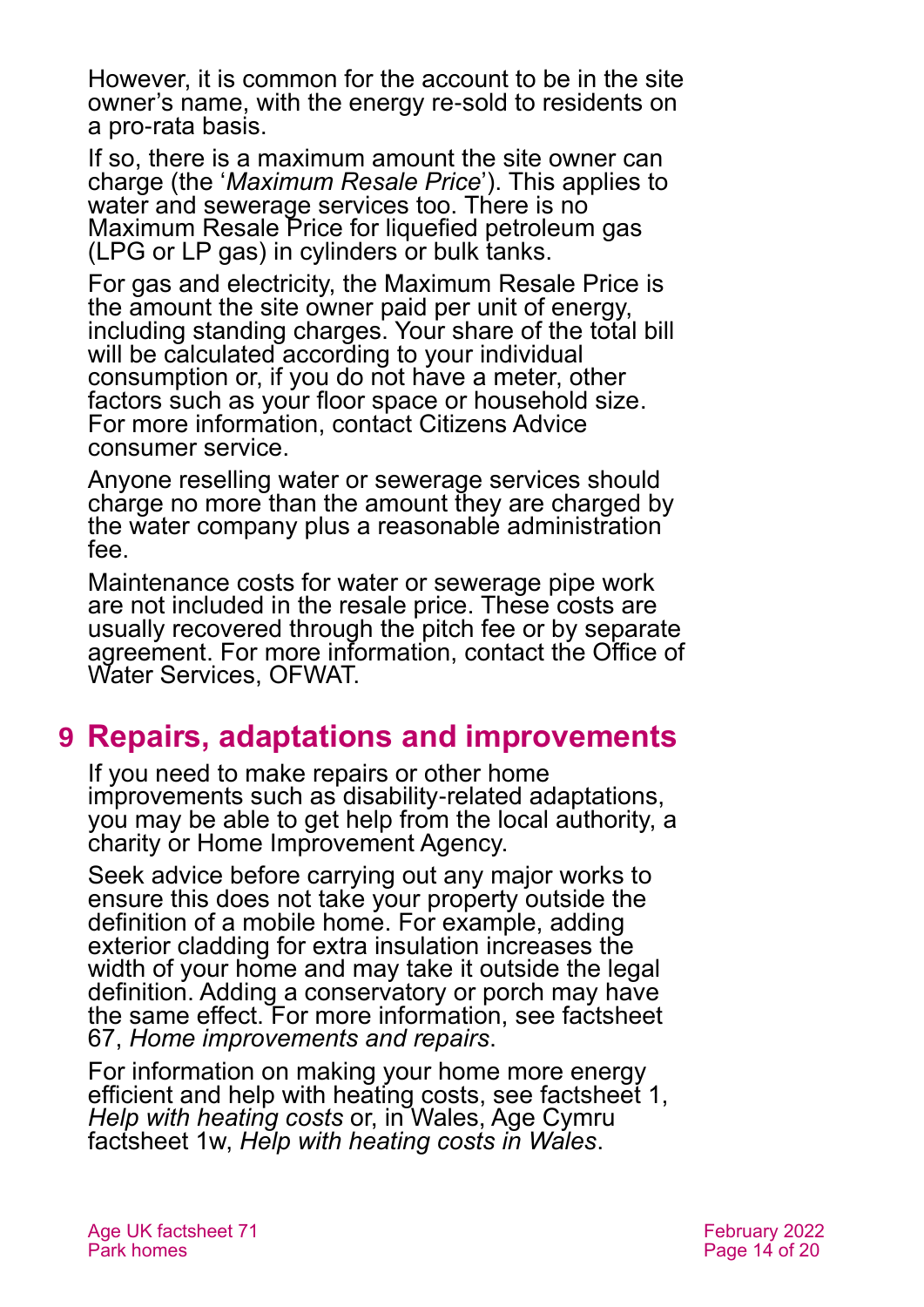# <span id="page-14-0"></span>**10 Help with Council Tax, pitch fees and bills**

If your park home is your sole or main residence, you are responsible for paying Council Tax. If you live alone, a 25 per cent discount applies. If you are on a low income, you may be able to claim Council Tax Support in **England**, or Council Tax Reduction in **Wales**.

If you are on a low income, you may be able to get help towards your pitch fees through Housing Benefit, Pension Credit, or Universal Credit. For more information, contact your local authority or an advice agency such as [Citizens Advice](http://www.citizensadvice.org.uk/) or your local [Age UK](#page-18-1) or [Age Cymru.](#page-18-3)

#### **Warm Home Discount**

The Warm Home Discount is a one-off £140 payment applied to electricity bills to help with the cost of energy over the winter months. The scheme is centrally managed for park home residents, so you do not need to have a direct relationship with a particular supplier to benefit.

The main way you qualify for a payment is if you or your partner receive Pension Credit Guarantee Credit (or Guarantee and Savings Credit). You must also be paying Council Tax. The other ways are:

- ⚫ you are in receipt of other eligible means-tested benefits, including Universal Credit with a limited capability for work element
- ⚫ you have a mental or physical disability or illness, or someone in your household is vulnerable, and your gross annual household income is less than £16,190
- ⚫ your gross annual household income is less than £16,190 and you spend 10 per cent or more of this on energy bills to heat the property.

The scheme is currently closed as it is oversubscribed. It is administered by Charis Grants, who anticipate it re-opening in September 2022. To register your interest for 2022, see the [Charis Grants website.](https://www.parkhomeswhd.com/)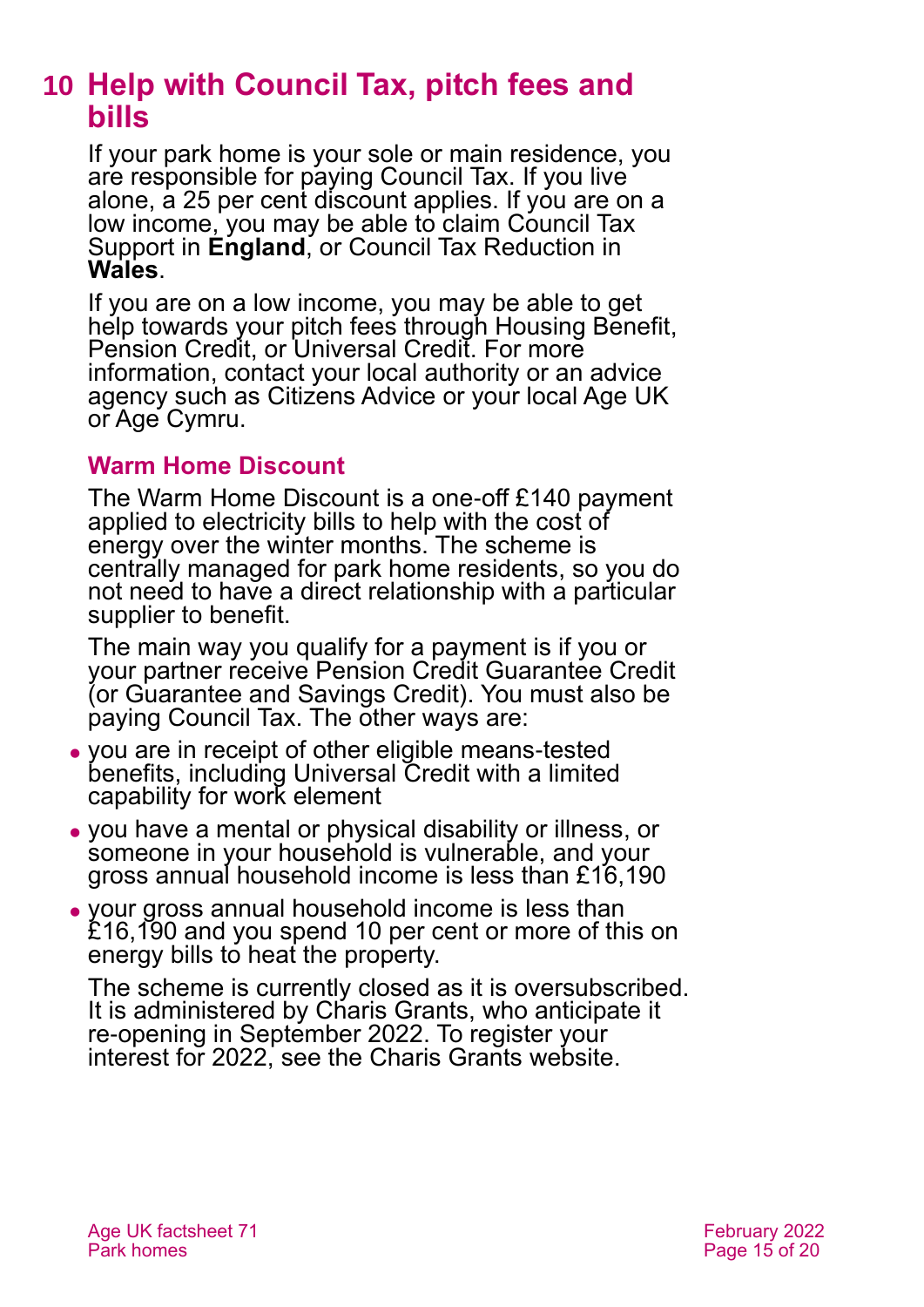# **11 Resolving disputes**

<span id="page-15-0"></span>Most disputes between park homeowners and site owners can be dealt with by the Tribunal. This includes disputes about pitch fees, the express terms of an agreement and the written statement. For guidance and application forms, see the relevant Tribunal website.

Alternatively, if both you and the site owner agree to do so, you could use an arbitrator. The arbitrator's decision is binding and you cannot usually go to Court at a later stage if you do not accept it.

There are pros and cons to using either of the above and you may want to take specific legal advice from a specialist park home qualified lawyer before making your decision. Although taking a case to the Tribunal is usually 'cost-free', meaning each side pays its own legal expenses and costs, you can be required to pay the other side's costs in certain circumstances. For more information about getting advice, see factsheet 43, *[Getting legal and financial advice](https://www.ageuk.org.uk/globalassets/age-uk/documents/factsheets/fs43-getting-legal-and-financial-advice.pdf)*.

In addition, the government produces a range of factsheets for park homeowners, including *[Park](https://www.gov.uk/government/publications/park-homes-know-your-rights)  [homes: know your rights](https://www.gov.uk/government/publications/park-homes-know-your-rights)*. This has a flowchart taking you through the steps of selling or gifting your home.

The full range of factsheets can be found here on the government website:

[www.gov.uk/government/collections/park-homes](https://www.gov.uk/government/collections/park-homes)

In **Wales**, see the Welsh Government website at: [https://gov.wales/park-mobile-homes.](https://gov.wales/park-mobile-homes)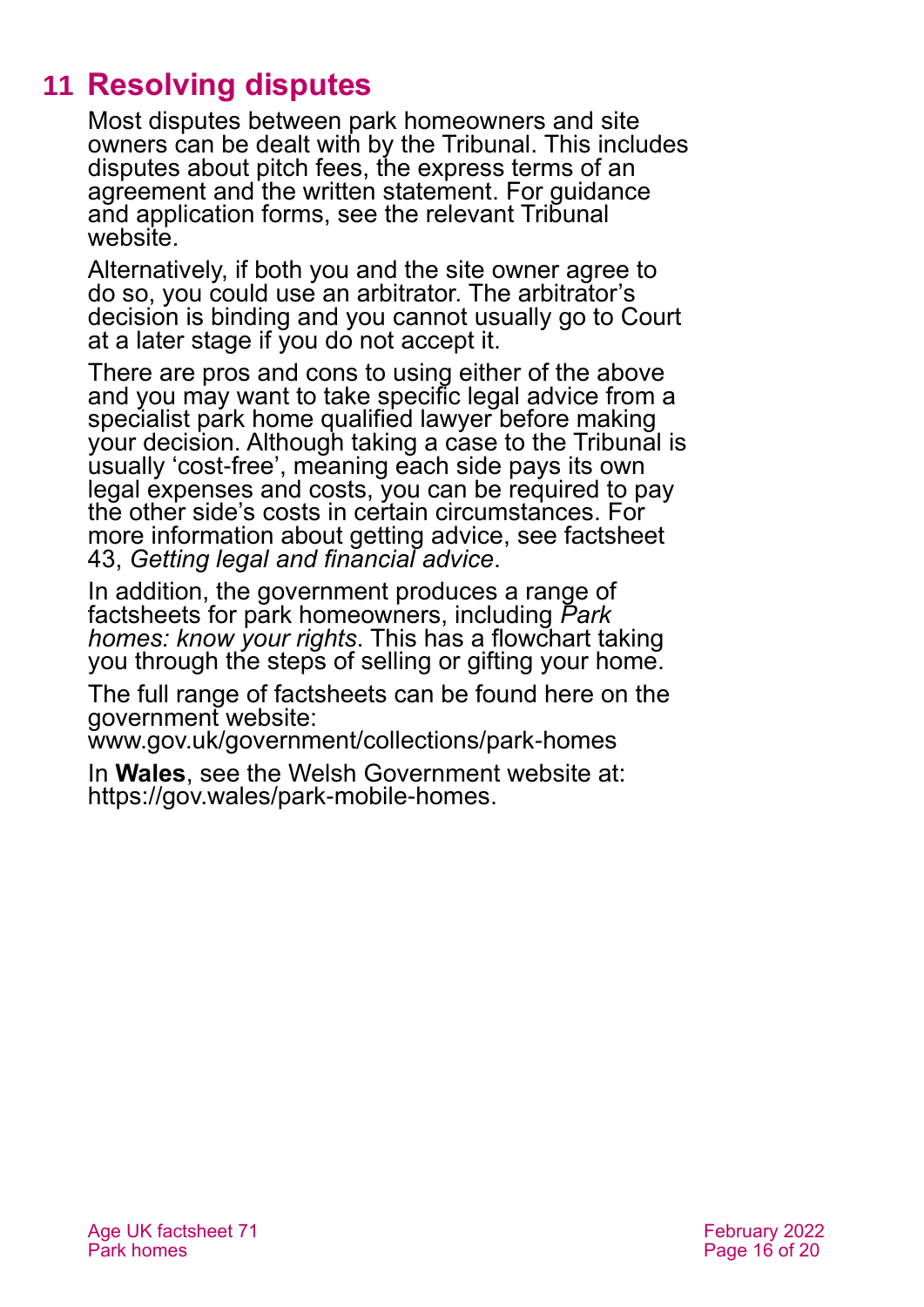# **Useful organisations**

#### <span id="page-16-0"></span>**Charis Grants Ltd**

[www.parkhomeswhd.com](http://www.parkhomeswhd.com/) Telephone 0330 380 1040

Manages the Warm Home Discount scheme for park home residents. The scheme is currently closed to new applications, but you can ask to be contacted if more funds become available.

#### **Citizens Advice**

England or Wales go to [www.citizensadvice.org.uk](http://www.citizensadvice.org.uk/) In England telephone 0800 144 8848 In Wales telephone 0800 702 2020

National network of advice centres offering free, confidential, independent advice, face to face or by telephone.

#### **Citizens Advice Consumer Service**

[www.citizensadvice.org.uk/consumer\\_service](http://www.citizensadvice.org.uk/consumer_service) Telephone 0808 223 1133

Provides information and advice to consumers by telephone and online.

#### **Department for Levelling Up, Housing and Communities**

[www.gov.uk/government/collections/park-homes](http://www.gov.uk/government/collections/park-homes) Telephone 0303 444 0000

Publishes a series of downloadable factsheets relating to park homes. In Wales, see the entry [Welsh](#page-17-1)  [Government](#page-17-1) below.

### <span id="page-16-1"></span>**First-tier Tribunal (Property Chamber)**

[www.gov.uk/housing-tribunals](http://www.gov.uk/housing-tribunals)

See the website for details of local offices. In Wales, see the entry [Residential Property Tribunal Wales](#page-17-0) below.

#### **Independent Park Home Advisory Service (IPHAS) (The)**

[www.iphas.co.uk](http://www.iphas.co.uk/) Telephone 0800 612 8938 (advice for members, must quote membership number)

An advisory service for park homeowners. Membership fee required.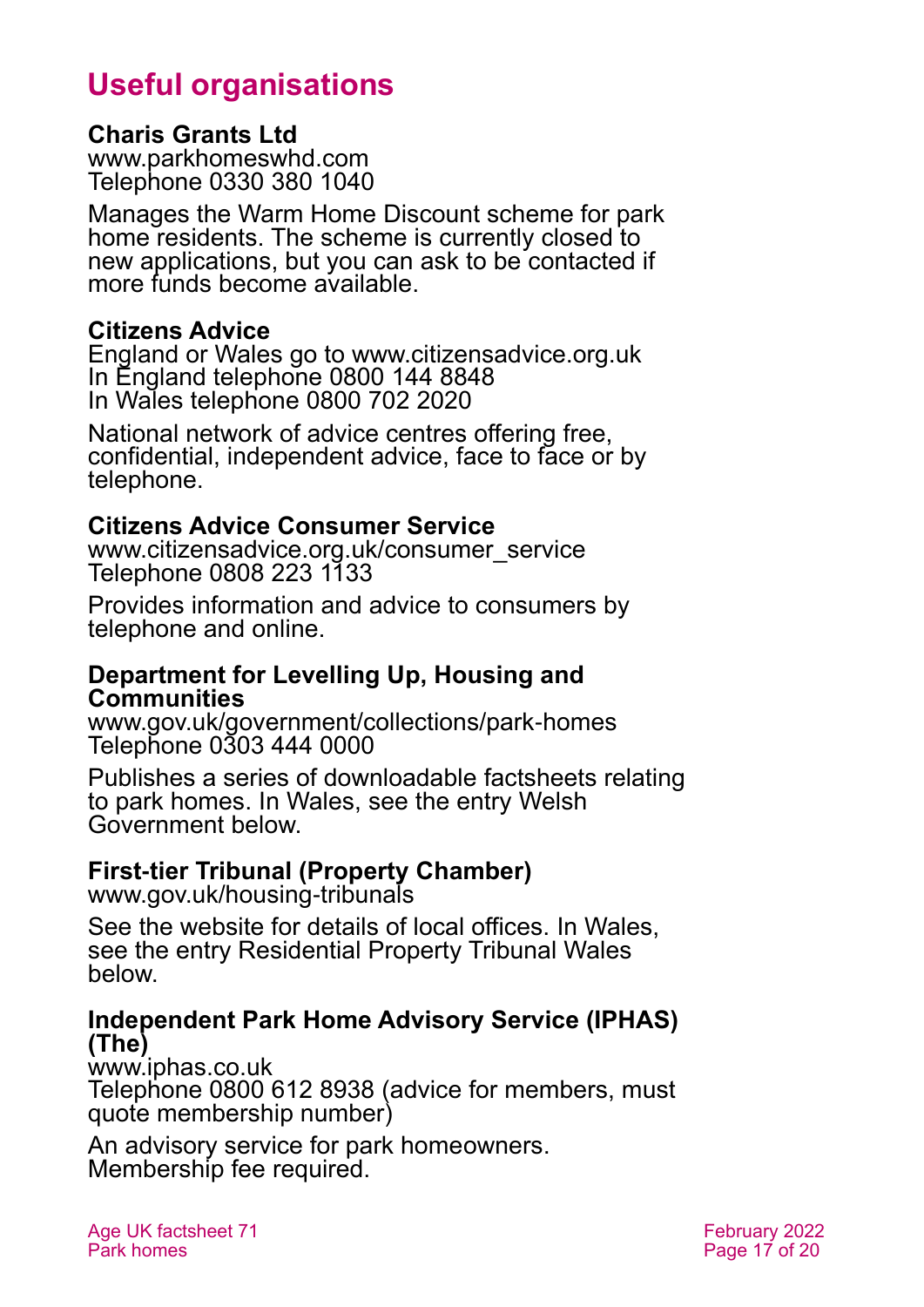### **LEASE (Leasehold Advisory Service)**

<https://parkhomes.lease-advice.org/> Telephone 020 7832 2525 or Freephone 080 8196 2212

Provide free initial advice on the law relating to park homes in England and Wales by telephone or email. They have a range of advice guides on park homes on their website.

#### **National Association of Caravan Owners (NACO)**

<https://www.nacoservices.com/> Telephone 01255 820 321

A membership organisation offering advice and support to holiday caravan owners. Full membership costs £30 per year and allows access to unlimited advice and support from team of specialists by phone or email, members-only resources and discounted products and services.

#### **National Caravan Council (The)**

[www.thencc.org.uk/](http://www.thencc.org.uk/) Telephone 01252 318251

A representative body for the residential park home industry.

#### **Office of Water Services (OFWAT) (The)**

[www.ofwat.gov.uk](http://www.ofwat.gov.uk/) Telephone 0121 644 7500

The independent regulatory body set up to monitor and regulate the activities of the water companies.

#### <span id="page-17-0"></span>**Residential Property Tribunal Wales**

[https://residentialpropertytribunal.gov.wales](https://residentialpropertytribunal.gov.wales/) Telephone 03000 252 777

#### <span id="page-17-1"></span>**Welsh Government**

[www.gov.wales](http://www.gov.wales/) Telephone 0300 060 4400

The devolved government for Wales. Information on park homes is available at: [https://gov.wales/park](https://gov.wales/park-mobile-homes)[mobile-homes.](https://gov.wales/park-mobile-homes)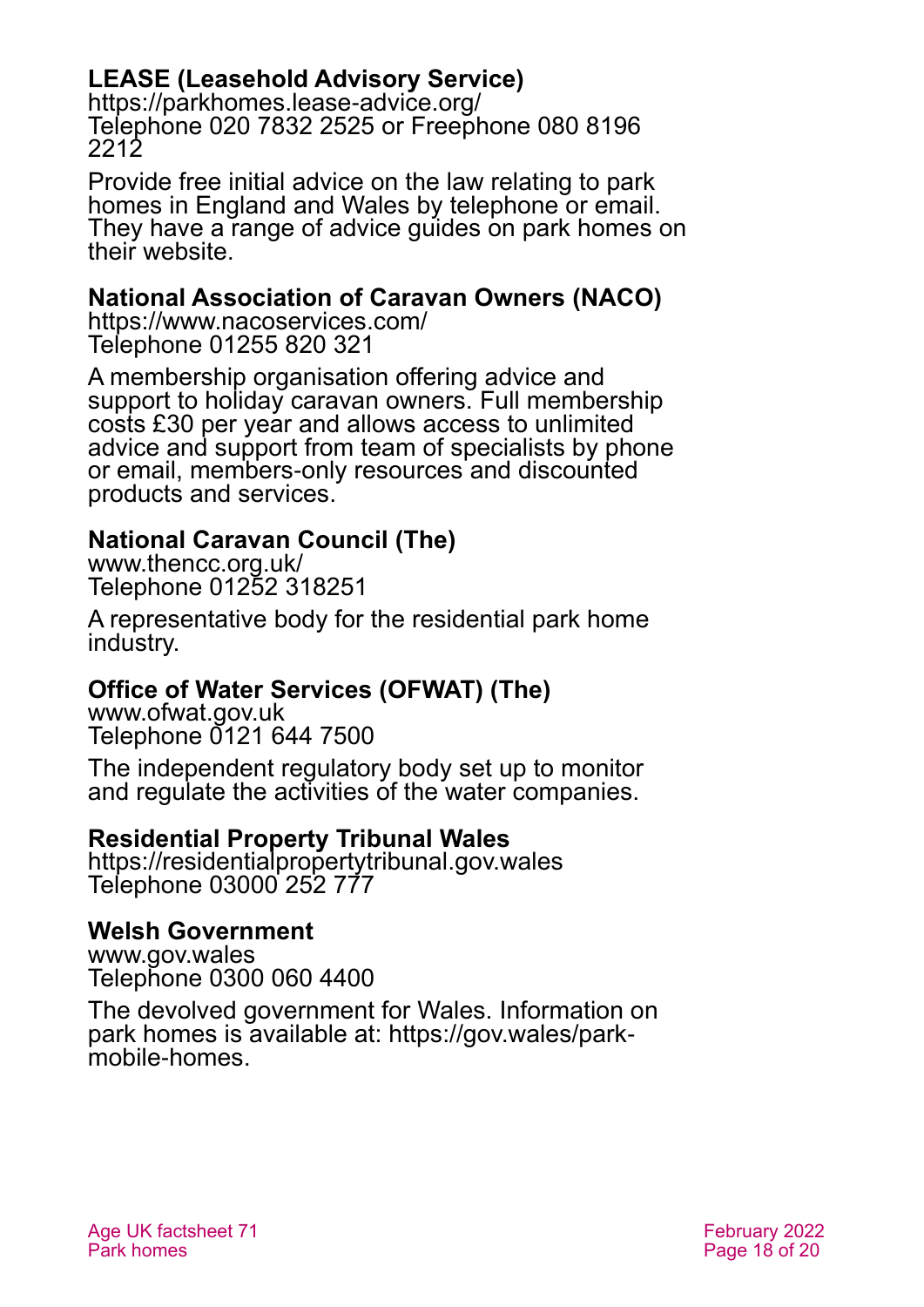# **Age UK**

Age UK provides advice and information for people in later life through our Age UK Advice line, publications and online. Call Age UK Advice to find out whether there is a local Age UK near you, and to order free copies of our information guides and factsheets.

#### <span id="page-18-1"></span>**Age UK Advice**

[www.ageuk.org.uk](http://www.ageuk.org.uk/) 0800 169 65 65 Lines are open seven days a week from 8.00am to 7.00pm

#### <span id="page-18-3"></span>**In Wales contact**

**Age Cymru Advice**

[www.agecymru.org.uk](http://www.agecymru.org.uk/) 0300 303 4498

#### <span id="page-18-0"></span>**In Northern Ireland contact**

**Age NI** [www.ageni.org](http://www.ageni.org/) 0808 808 7575

#### **In Scotland contact**

<span id="page-18-2"></span>**Age Scotland** [www.agescotland.org.uk](http://www.agescotland.org.uk/) 0800 124 4222

### **Support our work**

We rely on donations from our supporters to provide our guides and factsheets for free. If you would like to help us continue to provide vital services, support, information and advice, please make a donation today by visiting [www.ageuk.org.uk/donate](http://www.ageuk.org.uk/donate) or by calling 0800 169 87 87.